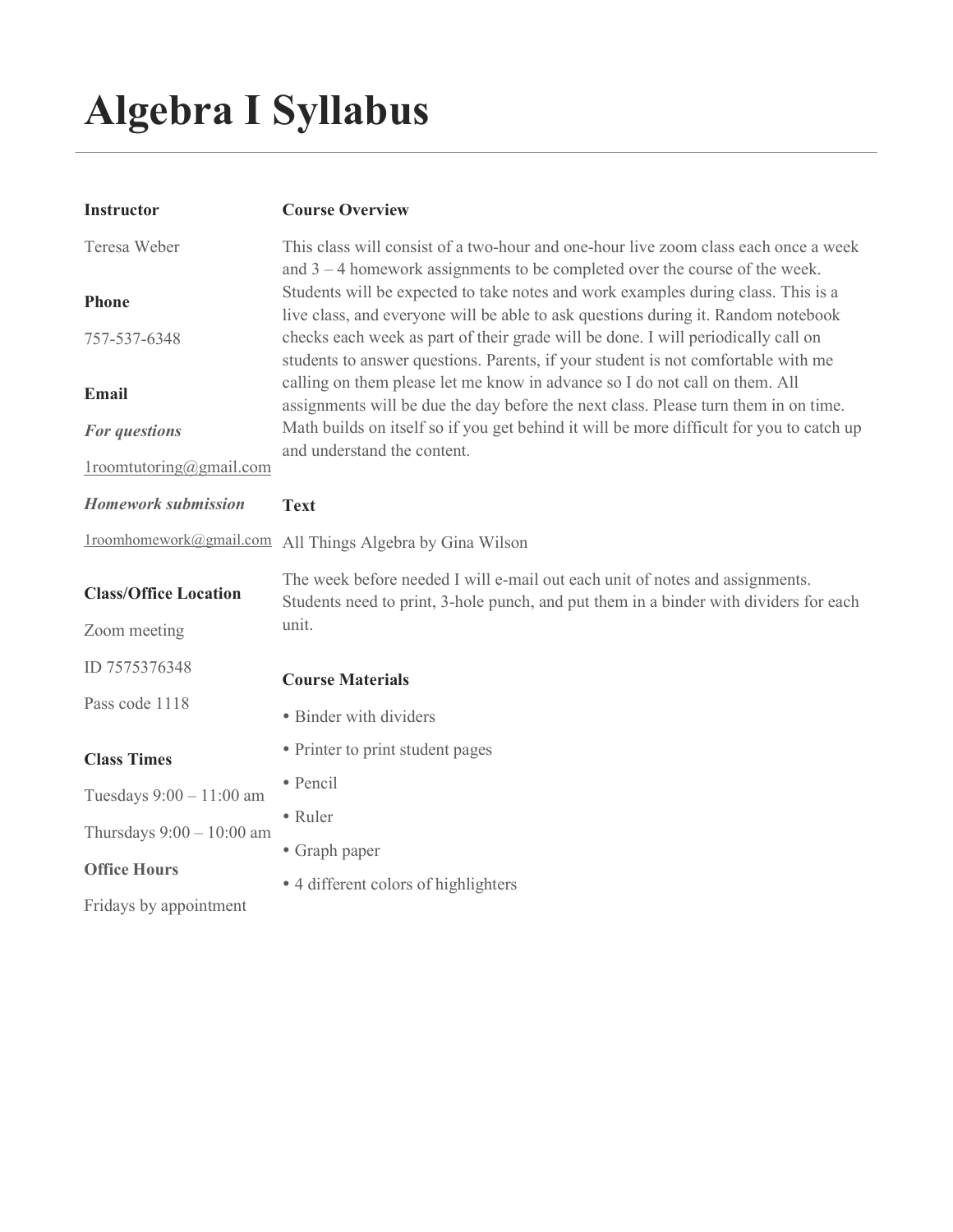## Course Schedule

| Unit 1<br>Aug. 31<br>HW 1, 2, 3, 4<br>The real number system, properties, order<br>of operations, absolute value<br>Evaluating expressions, matrices,<br>HW 5, 6, 7, 8<br>Sept 7<br>combining like terms, simplifying<br>expressions<br>Sept 14<br>Translating<br>HW 9, 10, 11, test<br>expressions/equations/inequalities, solving<br>2-step equations, solving and graphing |  |
|-------------------------------------------------------------------------------------------------------------------------------------------------------------------------------------------------------------------------------------------------------------------------------------------------------------------------------------------------------------------------------|--|
|                                                                                                                                                                                                                                                                                                                                                                               |  |
|                                                                                                                                                                                                                                                                                                                                                                               |  |
|                                                                                                                                                                                                                                                                                                                                                                               |  |
| inequalities                                                                                                                                                                                                                                                                                                                                                                  |  |
| Unit 2<br>HW 1, 2, 3, 4<br>Sept 21                                                                                                                                                                                                                                                                                                                                            |  |
| Multi-step equations, infinite and no<br>solution equations, algebraic proportions                                                                                                                                                                                                                                                                                            |  |
| HW 5, 6, 7, 8<br>Sept 28<br>Absolute value equations, multi-variable<br>equations, word problems                                                                                                                                                                                                                                                                              |  |
| Oct 5<br>Equations and word problems, multi-step,<br>HW 9, 10, 11, 12<br>compound, and absolute value inequalities,                                                                                                                                                                                                                                                           |  |
| Review<br>Oct 12<br>HW 13, 14, Study Guide (SG), test                                                                                                                                                                                                                                                                                                                         |  |
| Unit 3<br>Oct 19<br>HW 1, 2, 3, 4                                                                                                                                                                                                                                                                                                                                             |  |
| Relations, functions, range, domain, real<br>world graph, equations and functions,<br>Function notation                                                                                                                                                                                                                                                                       |  |
| Oct 26<br>Zeroes of functions, arithmetic sequences<br>HW 5, 6, SG, test                                                                                                                                                                                                                                                                                                      |  |
| Unit 4<br>HW 1, 2, 3, 4<br>Nov <sub>2</sub>                                                                                                                                                                                                                                                                                                                                   |  |
| Slope formula, slope intercept, standard<br>form, x- and y- intercepts                                                                                                                                                                                                                                                                                                        |  |
| Nov 9<br>Vertical/horizontal lines, point-slope<br>HW 5, 6, 7, 8<br>formula                                                                                                                                                                                                                                                                                                   |  |
| Nov 16<br>Parallel/perpendicular lines, Linear<br>HW 9, 10, 11, 12<br>equation word problems                                                                                                                                                                                                                                                                                  |  |
| Nov 30<br>Scatter plots, line of best fit, and linear<br>HW 13, SG, test<br>regression                                                                                                                                                                                                                                                                                        |  |
| Unit 4b<br>Dec 7<br>HW 1, 2, 3, test                                                                                                                                                                                                                                                                                                                                          |  |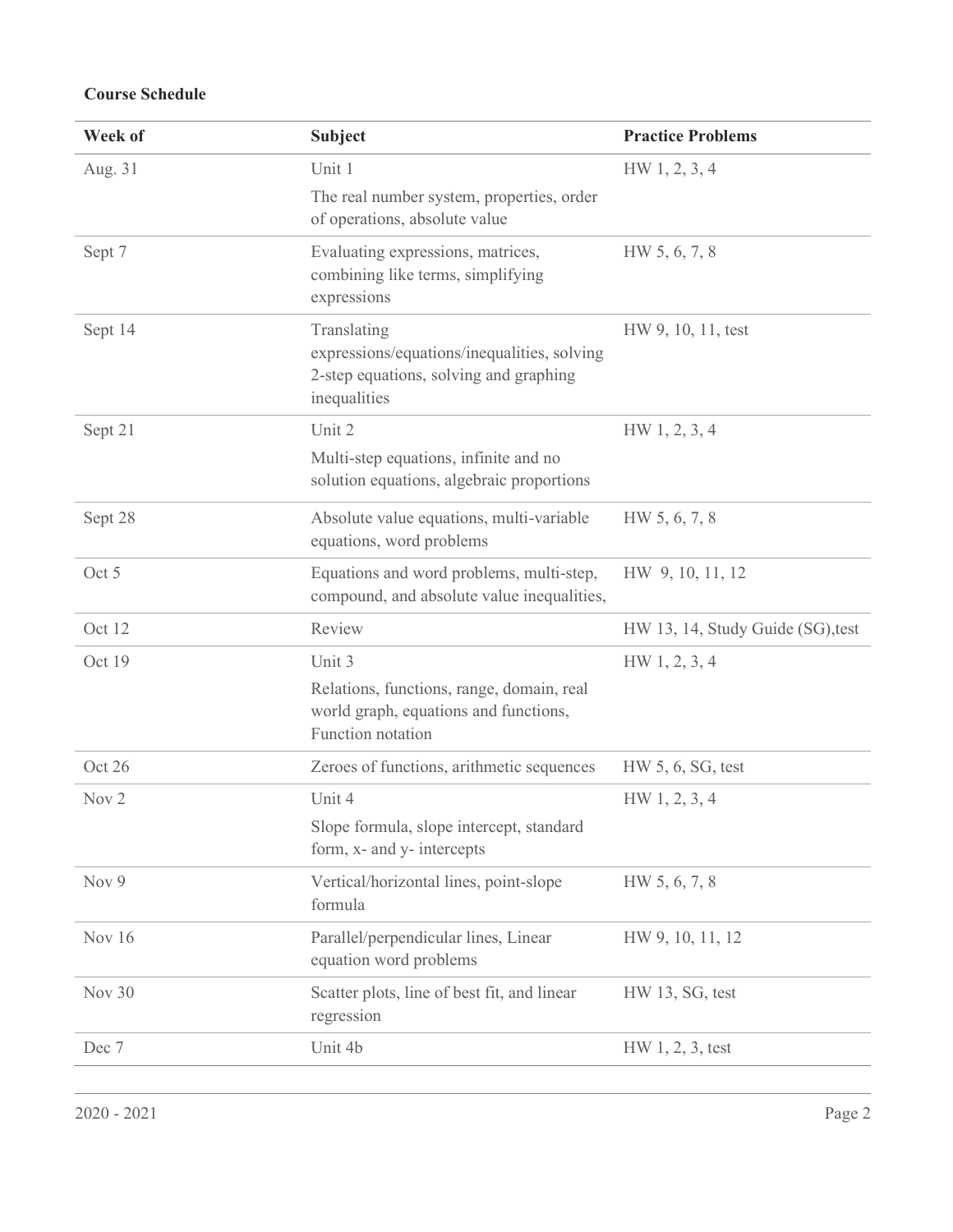| Week of  | <b>Subject</b>                                                                                                           | <b>Practice Problems</b> |
|----------|--------------------------------------------------------------------------------------------------------------------------|--------------------------|
|          | Direct variation, inverse variation                                                                                      |                          |
| Dec 14   | Unit 5                                                                                                                   | HW 1, 2, 3, 4            |
|          | Solving systems of equations                                                                                             |                          |
| Jan 4    | Solving systems of equations, word<br>problems, Solving by matrices                                                      | HW 5, 6, 7, 8            |
| Jan 11   | Linear inequalities, Word problems,<br>review                                                                            | HW 9, 10, 11, test       |
| Jan 18   | Unit 6                                                                                                                   | HW 1, 2, 3, 4            |
|          | Monomials, power rule, geometric<br>applications, quotient rule                                                          |                          |
| Jan 25   | Negative exponents, scientific notation,<br>Graphing exponential functions,<br>exponential growth and decay applications | HW 5, 6, 7, 8            |
| Feb 1    | Geometric sequences, Simplifying<br>radicals, square and cube roots, monomial<br>square roots                            | HW 9, 10, 11, test       |
| Feb 8    | Unit 7                                                                                                                   | HW 1, 2, 3, 4            |
|          | Multiplying monomials, binomials, and<br>trinomials                                                                      |                          |
| Feb 15   | Dividing and factoring polynomials                                                                                       | HW 5, 6, 7, 8            |
| Feb 22   | Factoring polynomials                                                                                                    | HW 9, 10, 11             |
| March 1  | Factoring, dividing polynomials                                                                                          | HW 12, 13, SG, test      |
| March 8  | Unit 8                                                                                                                   | HW 1, 2, 3, 4            |
|          | Quadratic equations, Quadratic roots,<br>discriminant                                                                    |                          |
| March 15 | Solving quadratics                                                                                                       | HW 5, 6, 7, 8            |
| March 22 | Solving quadratics                                                                                                       | HW 9, 10, 11, 12         |
| March 29 | Applications and review                                                                                                  | HW 13, 14, 15, test      |
| April 5  | U <sub>9</sub>                                                                                                           | HW 1, 2, 3, quiz         |
|          | Basic stats review, normal distribution, z-<br>score                                                                     |                          |
| April 19 | U <sub>10</sub>                                                                                                          | HW 1, 2, 3               |
|          | Simplifying, multiplying, and dividing<br>rational expression                                                            |                          |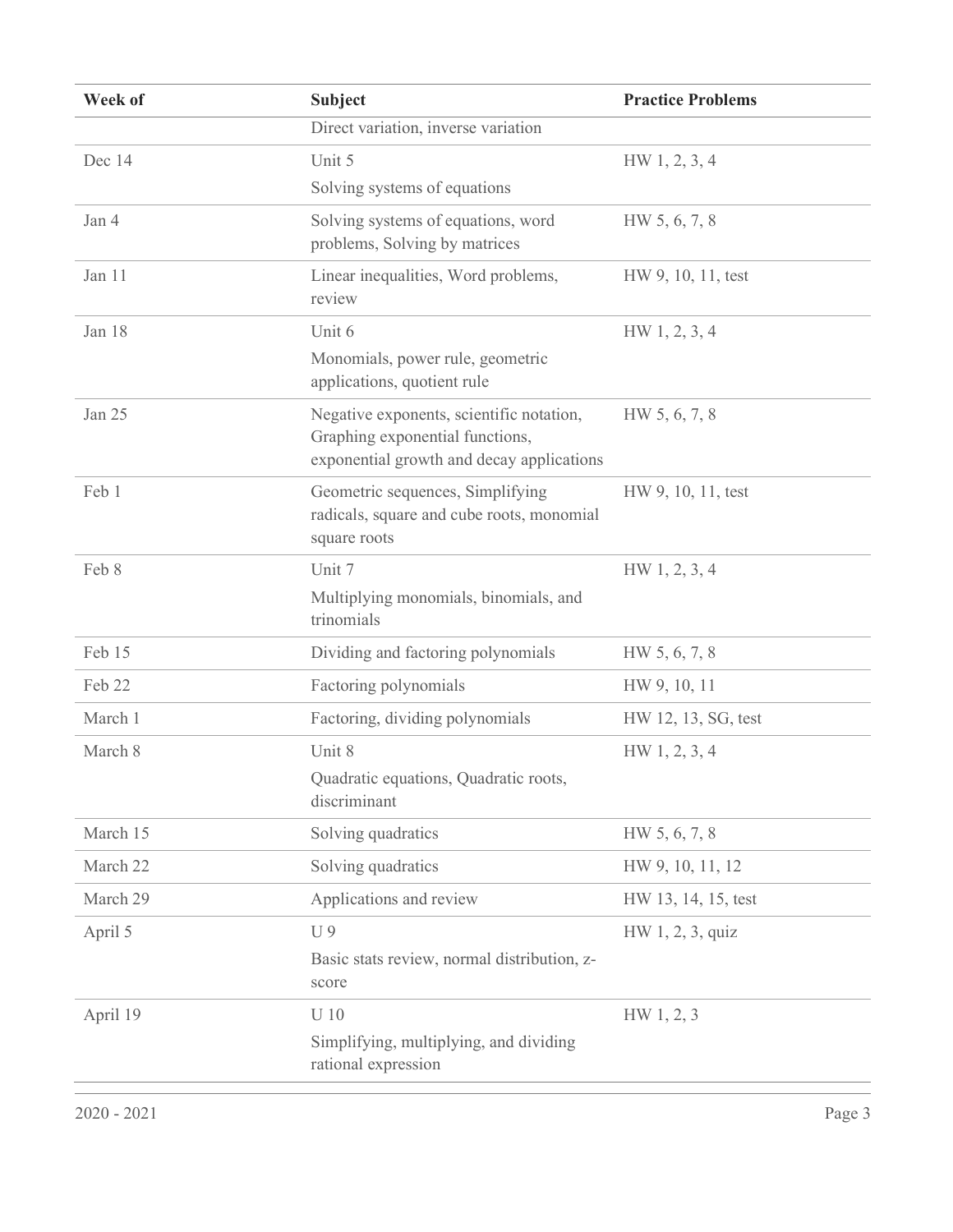| Week of  | <b>Subject</b>                                                    | <b>Practice Problems</b> |
|----------|-------------------------------------------------------------------|--------------------------|
| April 26 | Adding/subtracting rational expressions,<br>applications          | HW 4,5, 6                |
| May 3    | Radical equations, review                                         | HW 7, 8, SG, test        |
| May 10   | Unit 11                                                           | HW 1, 2, 3               |
|          | Simplifying radicals, adding/subtracting/<br>multiplying radicals |                          |
| May 17   | Dividing radicals, Solving radical<br>equations                   | HW 4, 5, 6               |
| May 24   | Review                                                            | HW 7, 8, SG, test        |

\*\*Schedule is subject to change depending on how the students are doing in the class

### Homework Submission

Take a photo or scan in your assignments then save to a PDF and name it with your last name, first name, and assignment for example: Weber Teresa U1 HW 2. Please e-mail your homework to 1roomhomework@gmail.com. In the subject line put your class. Example: Prealgebra.

## Late Assignments

Assignments turned in after the due date will automatically have 10 points deducted unless arrangements have been made prior to the due date.

## Calculator

Calculator use will be up to your parent. If you struggle with general math facts than use a calculator. If you do not struggle with facts than do not use a calculator unless with large numbers. Remember if you do not use it you lose it. It will be faster to not use a calculator if you know your facts. If you need a calculator for pre-algebra through Geometry, I recommend the Ti 30XS.

### Grading

All assignment and tests will be returned via e-mail as soon as they are graded. Homework is worth 1/3 and tests 2/3 of your final grade. I will send out grades after each quarter throughout the year.

### Tutoring

Need extra help? I will hold office hours for that purpose on Fridays. Please e-mail me no later than Thursday to schedule some time. If several are needing extra help, I will try to group you with other members from your class. If one has a question usually others will have the same question. If you just have a question and don't want or need to meet with me, please e-mail me.